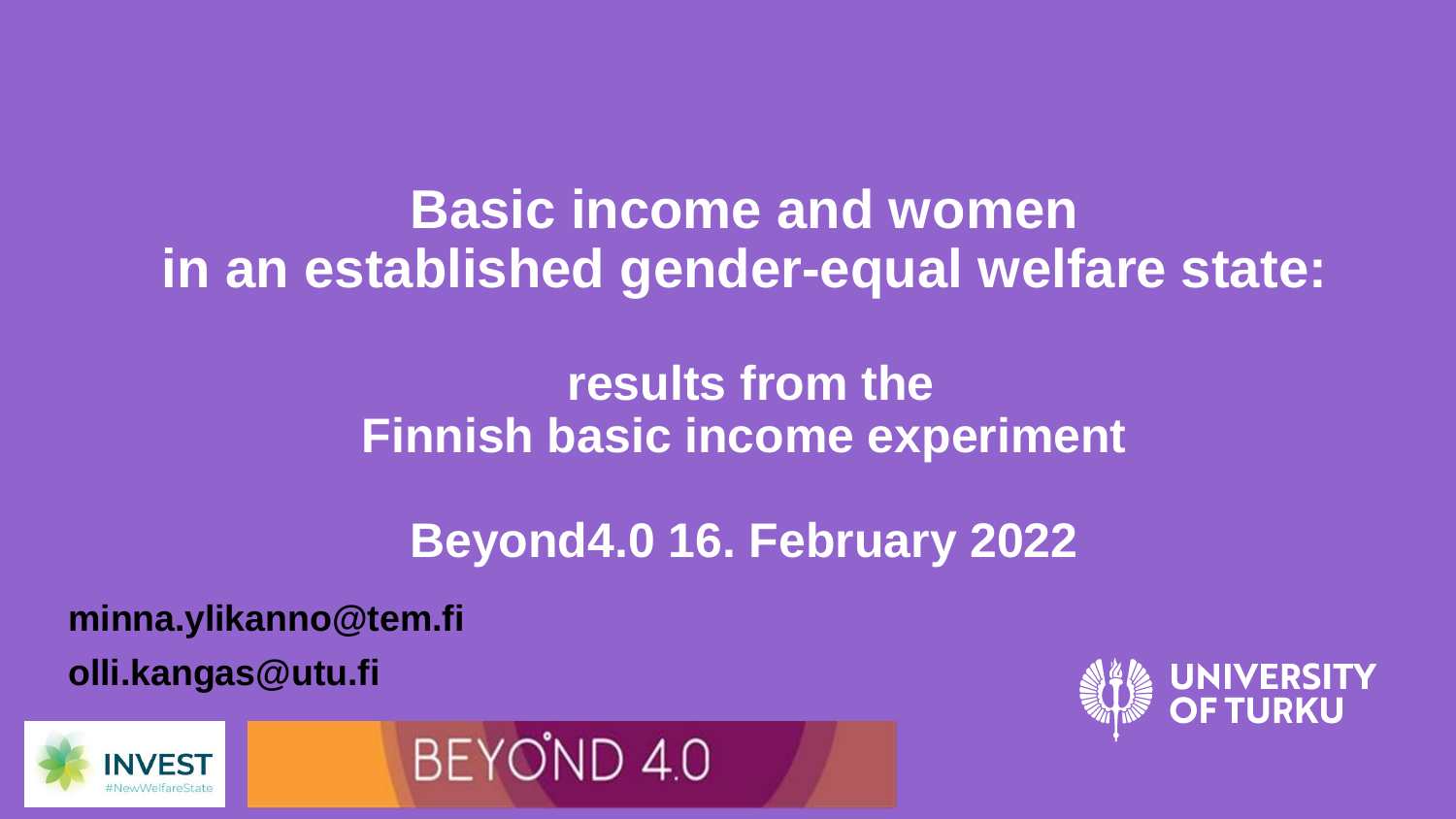## **Content of the presentation**

- •Previous studies and theories
- Universalising theories and empirical findings
- Hypotheses: research questions
- Data
- •Empirical evidence
- Conclusions: "we should not universalise"

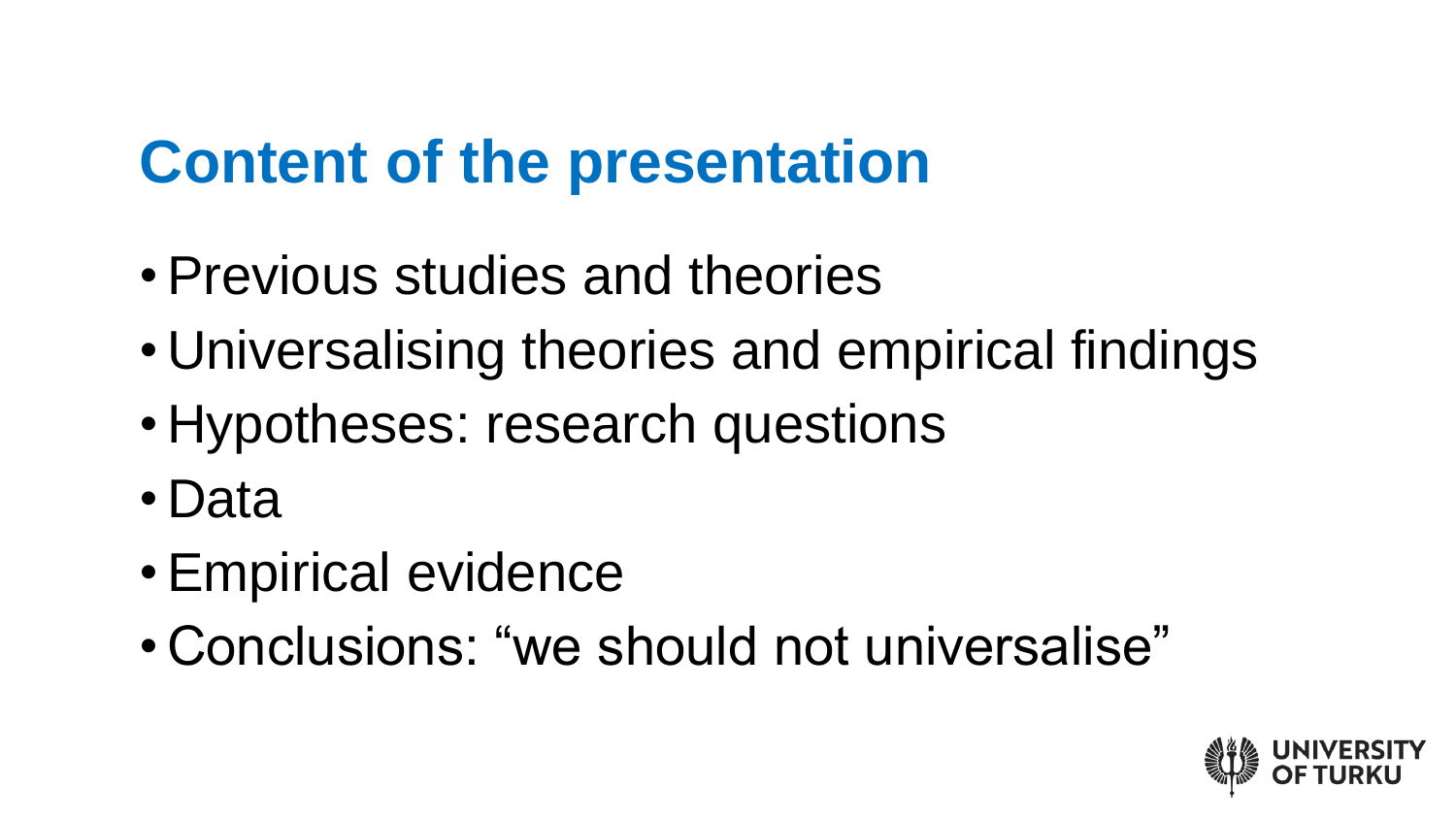# **Gendered effects of UBI**

- Positive employment effects
	- Gives possibilities to part-time / atypical work
	- Evidence from India
		- Davala et al 2015
- Guarantees gender-neutral basic **security** 
	- Social insurance benefits men
- Emancipatory and empowerment effects
	- India, U.S., Canada
- More equal distribution of care responsibilities
	- Jordan 1992; Standing 1992; Alstott 2001; McKay 2001; Zelleke 2011; Davala et al. 2015
- Trap for women
- Negative employment effects
	- Negative income tax experiments in the 1970s and 1980s in the U.S.
	- Canadian Mincome experiment
	- LF participation among young woman and young males decreased
		- E.g., Hum & Simpson (1991)

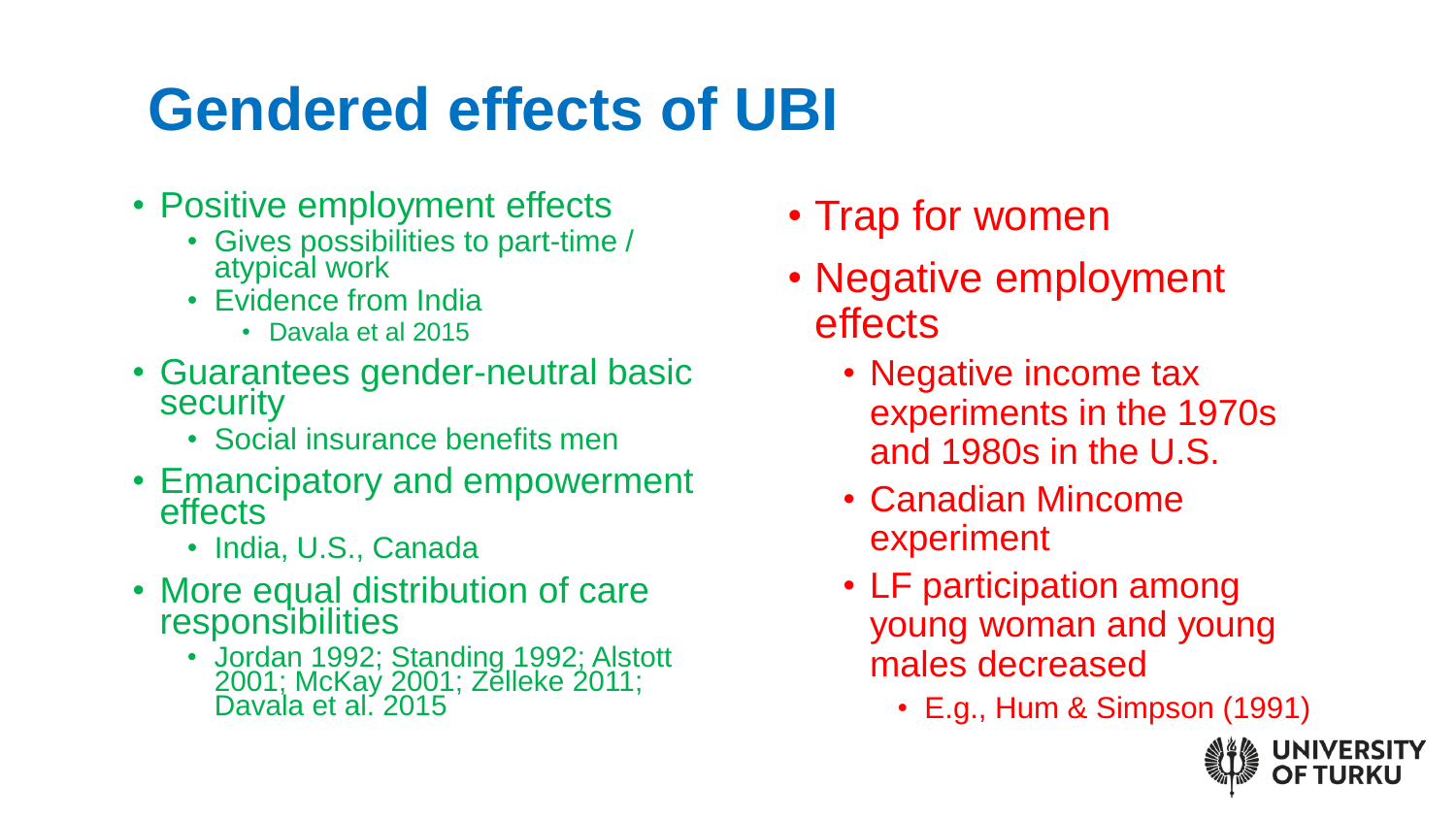### **Universalising theories and results**

- There is a tendency to universalise theories and empirical results
	- Reasoning around social policy, UBI and employment are much Anglo-American centred
		- US / Canada in 1970/1980s are not Finland in the late 2010s.
	- Negative gendered employment effects
		- US / Canada
	- Positive gendered employment effects
		- India & other developing economies
	- Empowerment of women and girls
		- Mostly in developing economies
- Problem in universal theories and findings is that experiments are carried out in time and place
- Institutional settings matter and affect results
- Institutions travel badly

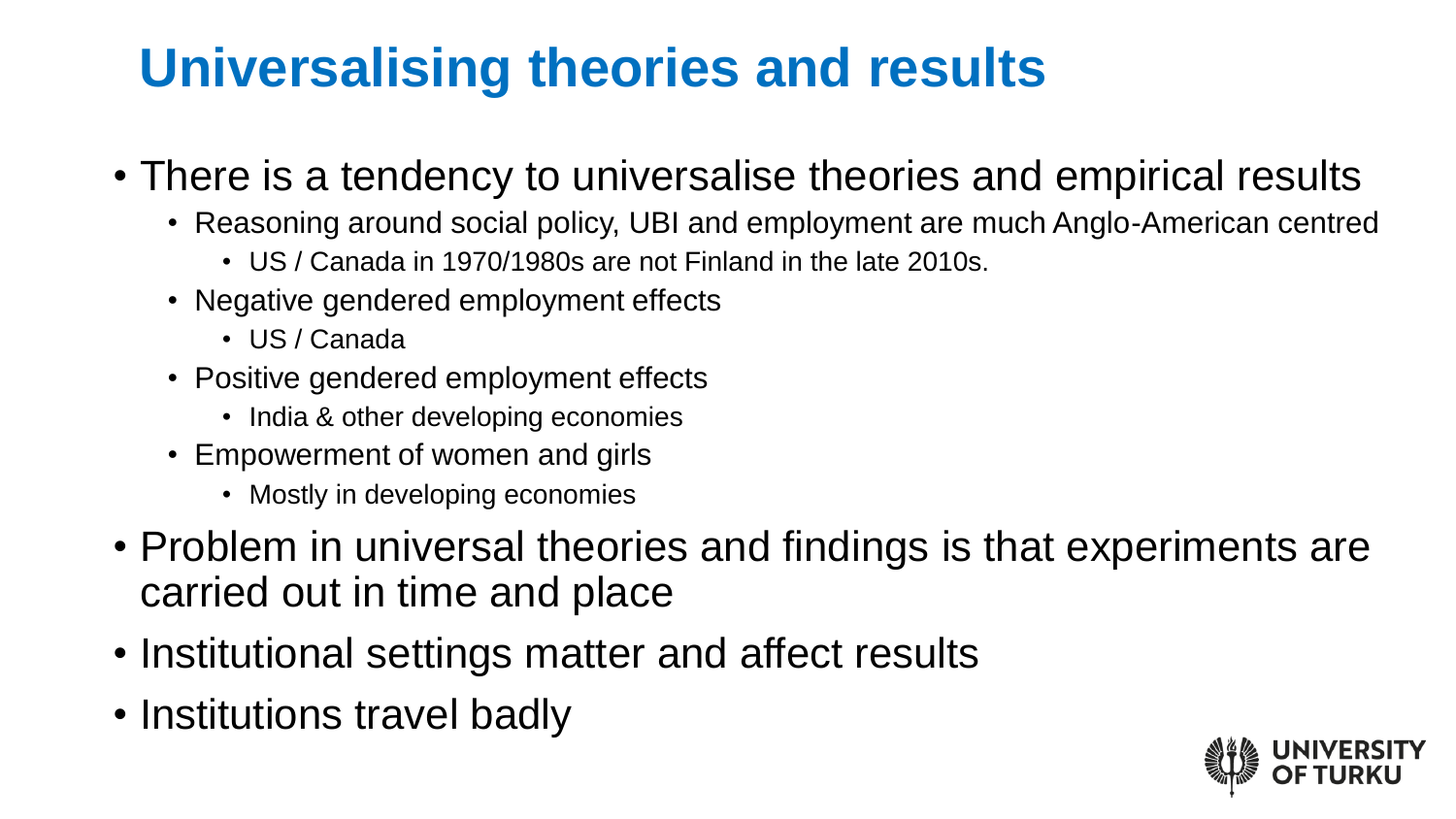### **UBI in an established gender-equal welfare state**

- According to the Global Gender Equality Index, Finland is one of the most gender equal countries in the world
- Ramifications for results?
- Research questions:
	- Gendered employment effects in such a context?
	- Gendered effects of empowerment / self-confidence

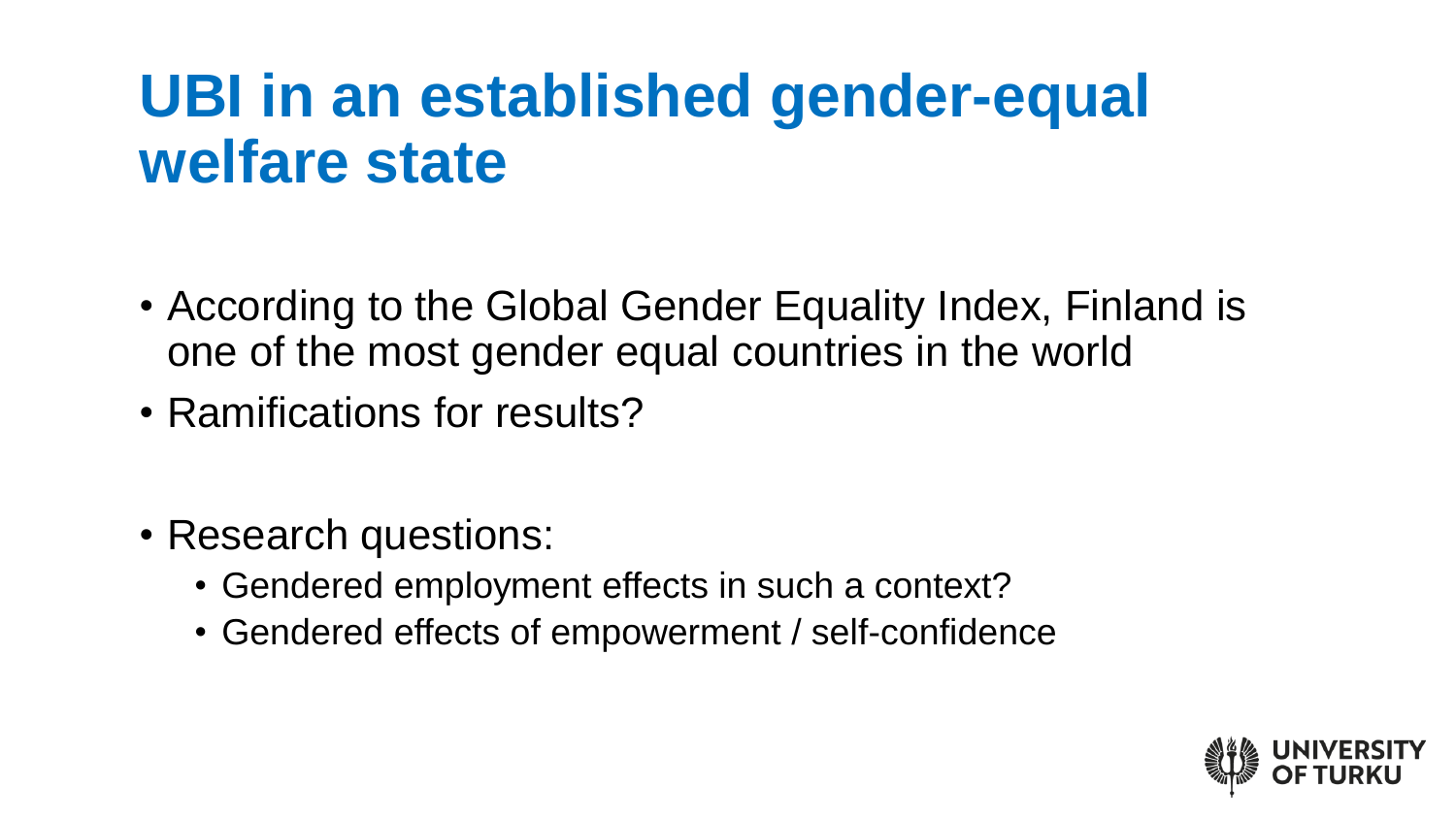## **UBI in a established gender-equal welfare state**

- In the Finnish UBI experiment, the primary or secondary aim was not to promote gender equality.
	- The potential impact of UBI on gender equality was hardly considered during the implementation or even during the initial analysis of the experiment. Gender equality in Finnish society is so strongly built-in.
- Several gender-neutral policies have been implemented in Finland as part of the "project" to build a gender equal welfare state.
- Gender equality cannot be achieved, nor can it be undermined by a single social policy, but requires a number of measures that consistently seek to promote what is important in society.
- Given that Finland is a highly gender equal country with multiple policy measures to promote gender equality and a strong emphasis in individualized income transfer schemes and individual taxation, we did not expect to see significant differences between women and men in the impact of UBI on employment or empowerment.

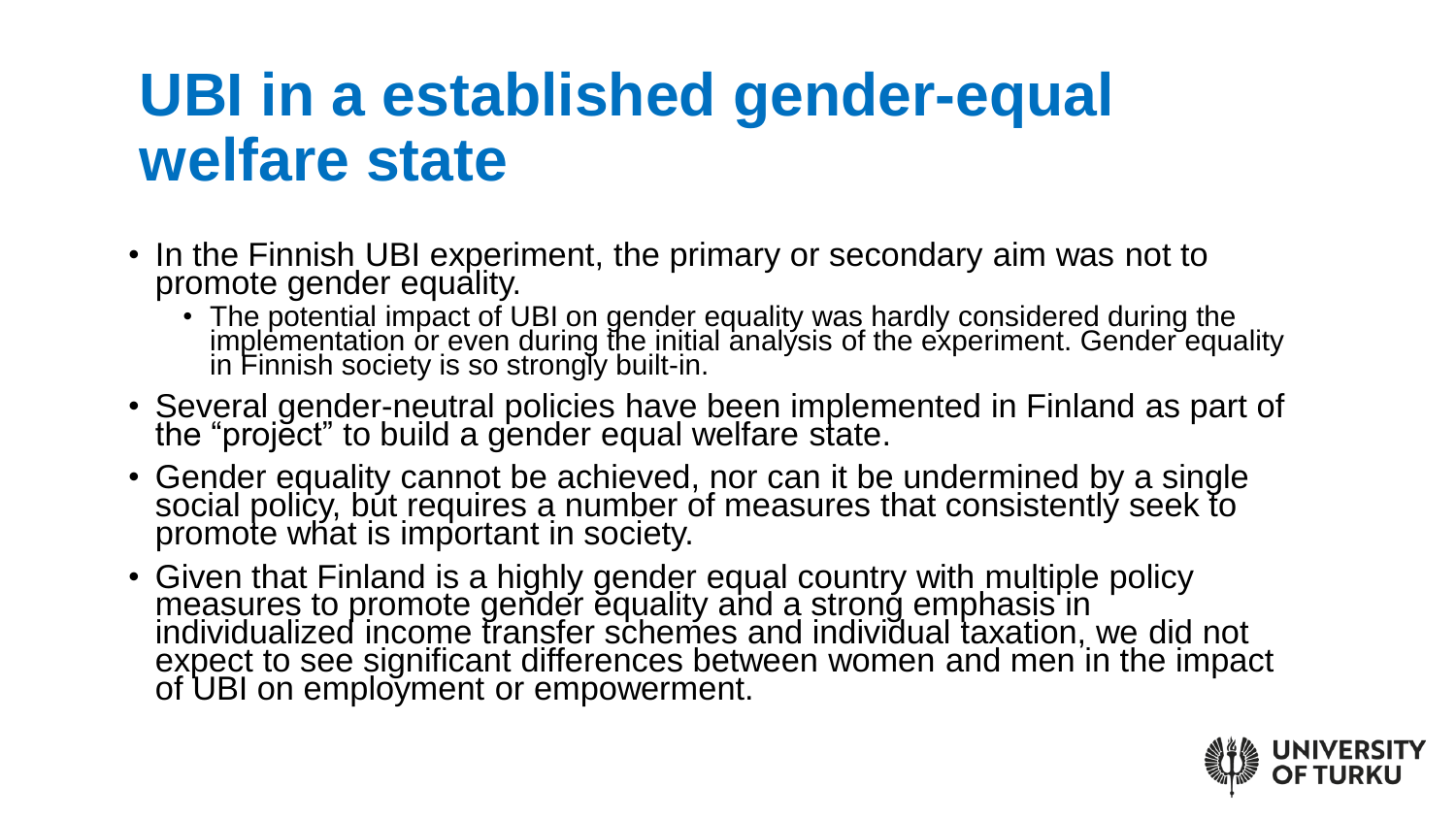### **The final setting of the Finnish experiment**

- BI 560€ net a month
- Present taxation on income exceeding 560€
- Social benefits exceeding 560€ will be paid out as previously
	- Nobody will loose
- Work income 'float' on BI
- Obligatory participation
- 1.1. 2017 to 31.12.2018
- 2 000 unemployed who got flatrate benefit from Kela
	- Random nation-wide selection into the treatment group
	- The rest of the Kela unemployed (app. 170 000) form the control group
- The follow up studies:
	- Registers on income, employment, use of medicine, medical treatment
	- Surveys and interviews on:
		- Well-being
		- Experiences on bureaucracy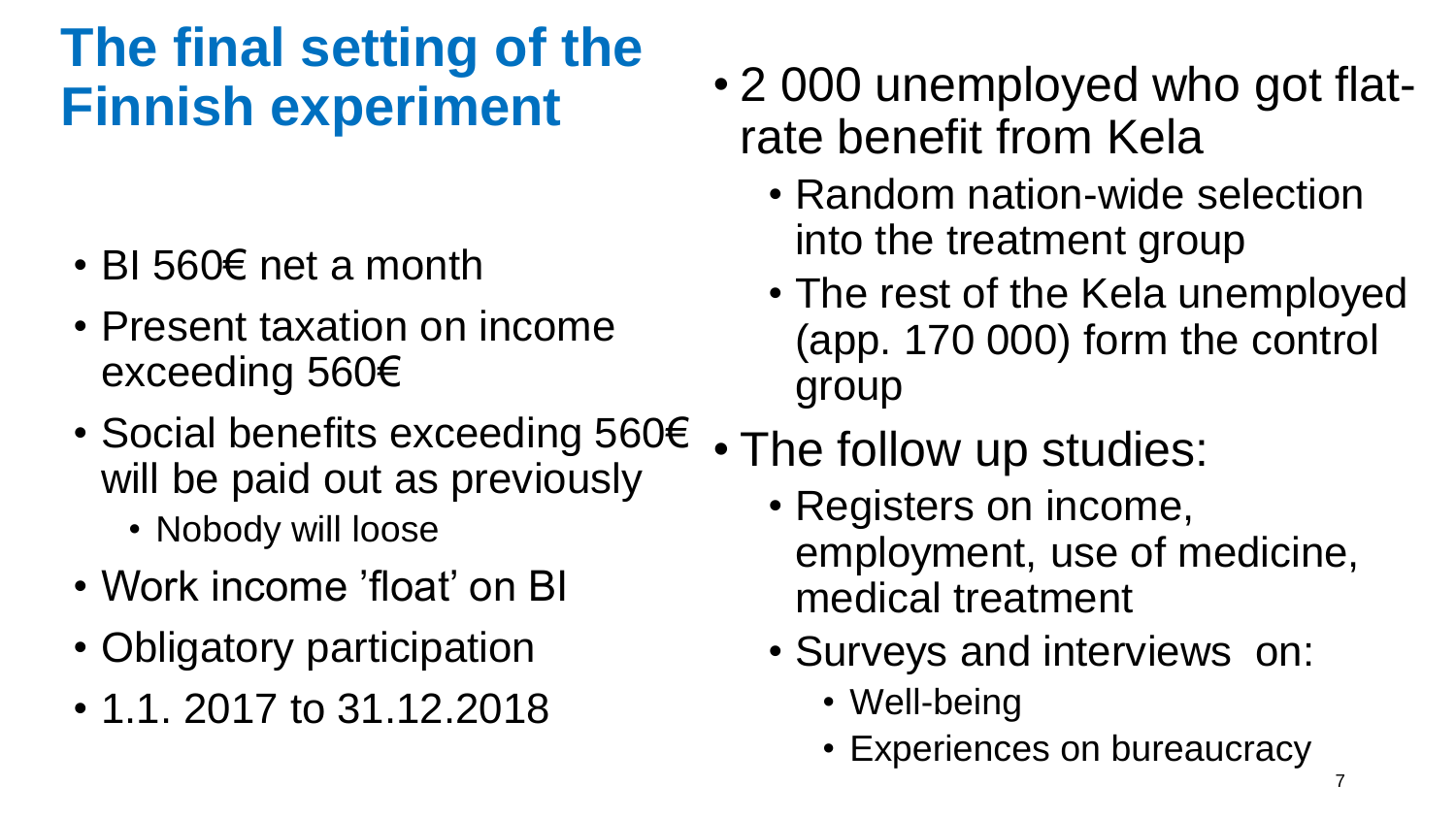## **Telephone SURVEY carried out in November 2018; surveys will be linked to registers**

|            |         | Sample Number of Response<br>interviews rate |       |  |
|------------|---------|----------------------------------------------|-------|--|
| TG         | 1869    | 455                                          | 24,3% |  |
| CG         | 5 1 6 1 | 826                                          | 16,0% |  |
| <b>AII</b> | 7030    | 1 2 8 1                                      | 18,2% |  |

• **No differences in**

- Gender
- Age
- Education
- Region
- **Some differences in** 
	- Income
	- Size of the household
- **Representativeness**
	- Weighting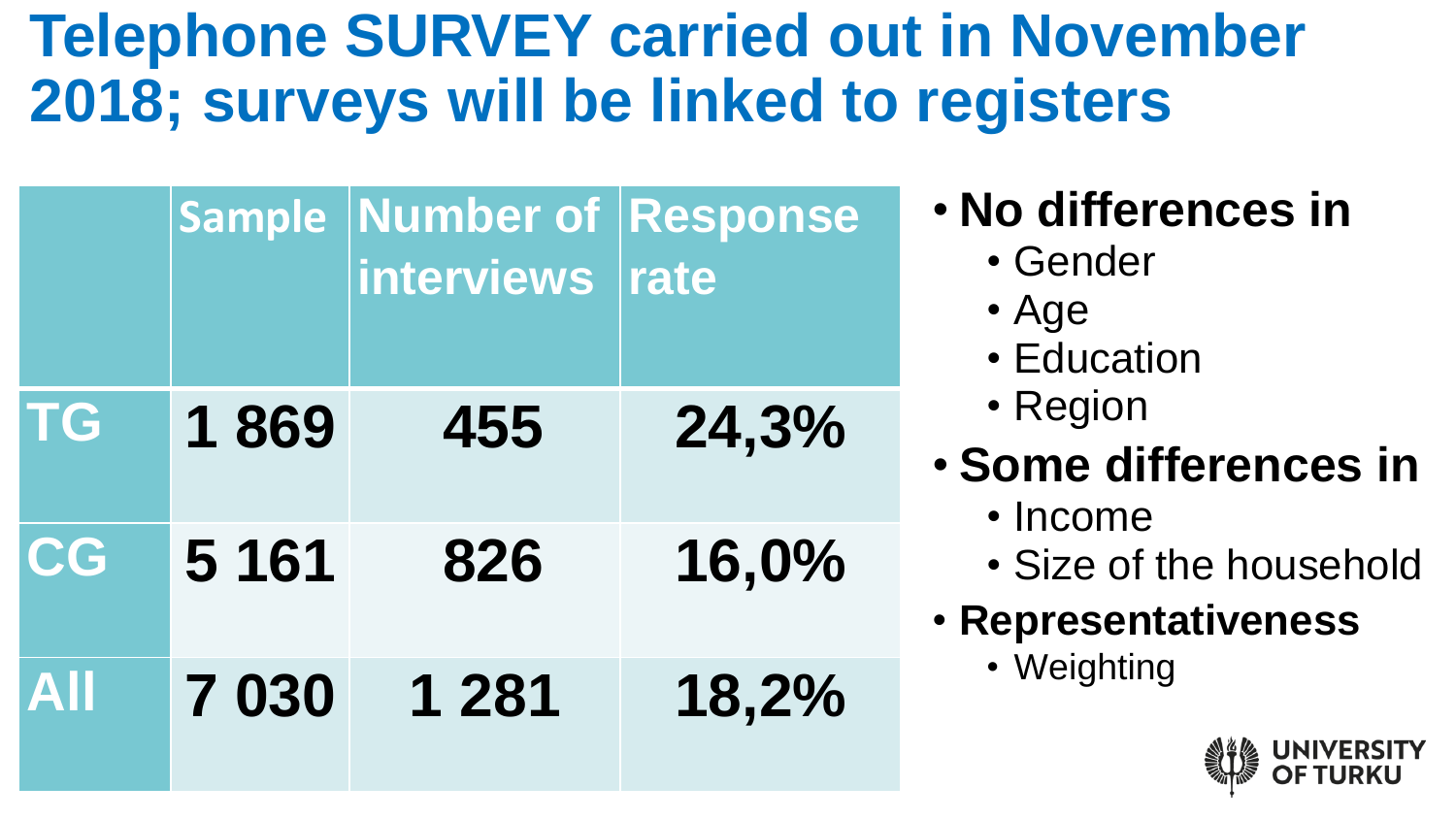## **Variables used**

#### • **Usual demographics**

• Age, gender, education and work ability

#### • **Employment:**

- labour market status at the end of the experiment.
	- 1  $=$  'employed' either employees or self-employed
	- $\cdot$  0 = not employed

#### • **Confidence in finding employment:**

- "If you are unemployed or if you would become unemployed, do you believe that within 12 months you would find a job that corresponds to you education and skills?"
	- $\cdot$  0 = does not believe in finding a job
	- $\cdot$  1 = believes in finding a job

#### • **Confidence:**

- How do you feel the following things have developed in your life within the last two years?
- **Confidence in** 
	- 1) your own future,
	- 2) your own economic situation,
	- 3) your ability to cope with difficult life situations.
	- The answer options for the above questions were: 1) bad, 2) fairly bad, 3) neither bad nor good, 4) fairly good, 5) good, and 6) I do not know.
	- We also merged them into one '**Overall confidence**' index that got values between 3 and 15 **AVA** UNIVERSITY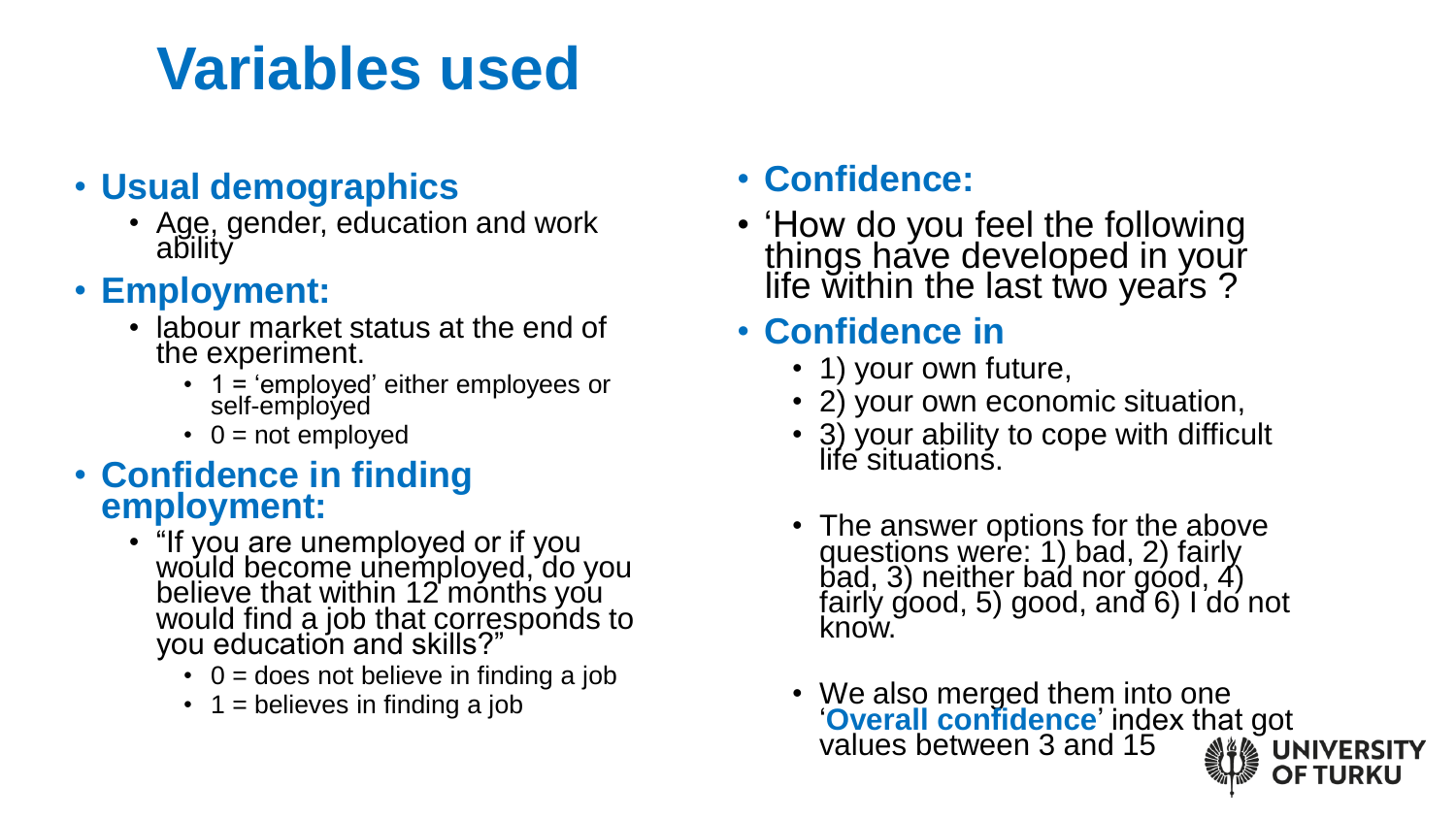#### **Binary logistic regressions on the gendered employment effects and beliefs in finding employment.**

| <b>Variables</b>        | <b>Employment</b> |       |               | <b>Beliefs in finding</b><br>employment |      |        |
|-------------------------|-------------------|-------|---------------|-----------------------------------------|------|--------|
|                         | B                 | Sig.  | Exp(B)        | B                                       | Sig. | Exp(B) |
| <b>Constant</b>         | $-3.858$          | .000  | .021          | $-.471$                                 | .213 | .625   |
| <b>Treatment</b>        | .245              | .159  | 1.277         | .490                                    | .013 | 1.632  |
| <b>Gender</b>           | .108              | .469  | 1.114         | $-314$                                  | .039 | .731   |
| <b>Treatment*Gender</b> | $-0.044$          | .854  | .957          | $-0.032$                                | .905 | .969   |
| <b>Age</b>              | $-0.013$          | .021  | .987          | $-0.033$                                | .000 | .967   |
| <b>Education</b>        | .129              | .000  | 1.138         | $-0.045$                                | .228 | .956   |
| <b>Ability to work</b>  | .736              | .000  | 2.087         | .567                                    | .000 | 1.762  |
| <b>Employed</b>         | $\sim$ $\sim$     | $= -$ | $\sim$ $\sim$ | .961                                    | .000 | 2.614  |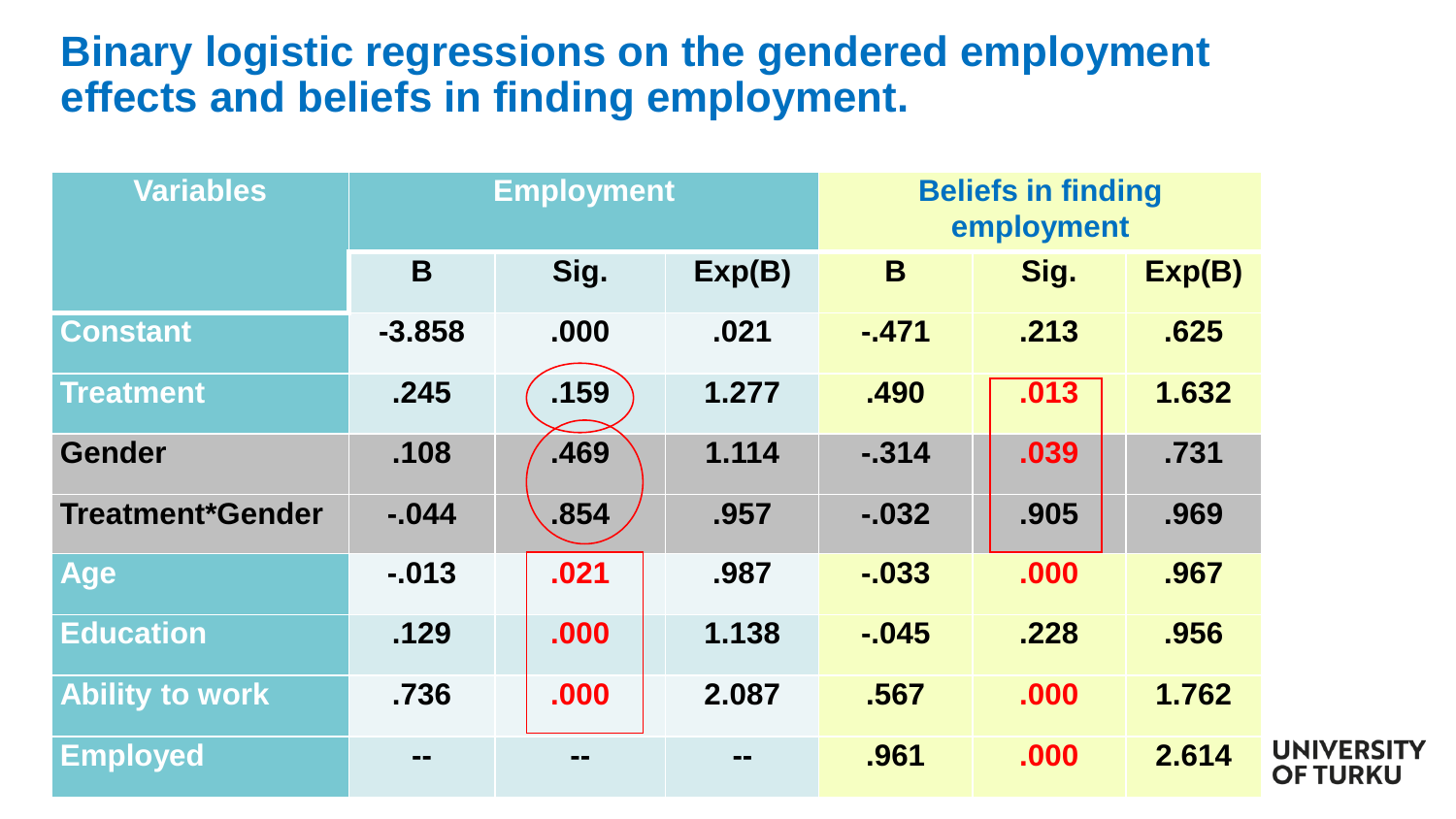**Confidence in economic survival, future and coping in difficult life situations among women and men in the treatment and control group. Share of those respondents with high or very high confidence (%).**

| <b>Confiden</b><br>ce in | <b>Total sample</b>       |                         |              | <b>Treatment group</b> |              |              | <b>Control group</b> |              |              |
|--------------------------|---------------------------|-------------------------|--------------|------------------------|--------------|--------------|----------------------|--------------|--------------|
|                          | <b>Treatment</b><br>group | <b>Control</b><br>group | $\chi^2$ sig | <b>Females</b>         | <b>Males</b> | $X^2$<br>sig | <b>Females</b>       | <b>Males</b> | $\chi^2$ sig |
| <b>Economy</b>           | 44.2                      | 33.0                    | .000         | 47.7                   | 58.3         | .334         | 33.4                 | 51.5         | <u>.100</u>  |
| <b>Future</b>            | 61.1                      | 49.3                    | .000         | 67.4                   | 55.4         | .059         | 54.1                 | 46.1         | .168         |
| <b>Coping</b>            | 67.3                      | 57.9                    | .001         | 70.8                   | 64.2         | .361         | 59.6                 | 56.4         | .160         |

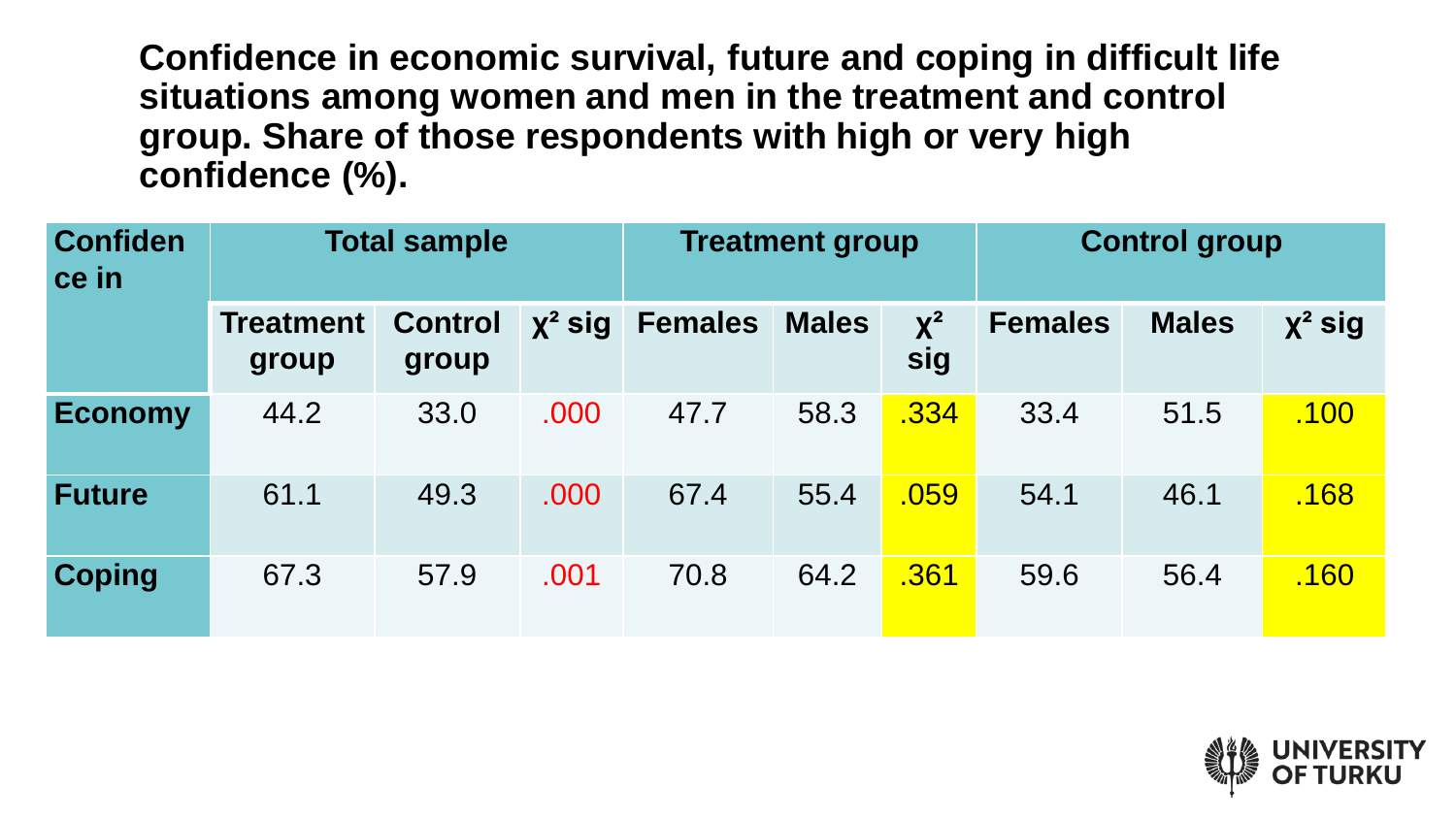#### **General linear model on confidence (significance of coefficients)**

| <b>Variable</b>               | <b>Confidence in</b>                        | <b>Overall index</b>            |      |                                    |  |  |
|-------------------------------|---------------------------------------------|---------------------------------|------|------------------------------------|--|--|
|                               | coping in<br>difficult<br><b>situations</b> | future<br>economic<br>situation |      | of confidence                      |  |  |
|                               |                                             |                                 |      |                                    |  |  |
| <b>Treatment</b>              | .001                                        | .000                            | .000 | .000                               |  |  |
| <b>Gender</b>                 | .147                                        | .000                            | .028 | .004                               |  |  |
| <b>Treatment*Gender</b>       | .995                                        | .910                            | .408 | .769                               |  |  |
| <b>Age</b>                    | .069                                        | .002                            | .011 | .002                               |  |  |
| <b>Education</b>              | .031                                        | .182                            | .868 | .134                               |  |  |
| <b>Ability to work</b>        | .000                                        | .000                            | .000 | .000                               |  |  |
| <b>Adjusted R<sup>2</sup></b> | .161                                        | .225                            | .171 | .256<br>TΥ<br><b>SHOP OF IURKU</b> |  |  |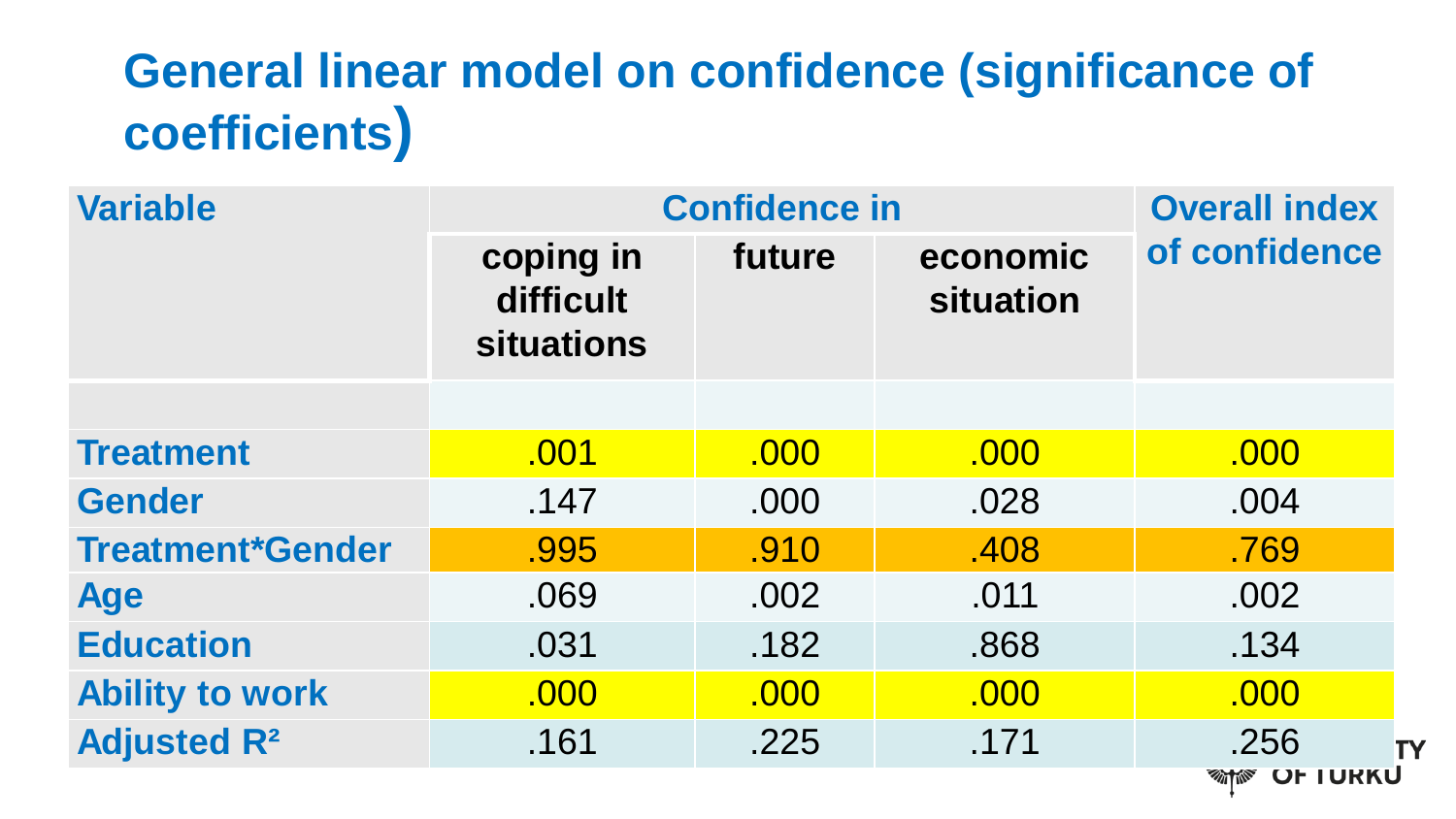## **Basic income and employment**

- Not possible to study substitution effects
- Important to keep in mind the specific characteristics of the target population
- Small positive effects compared to the control group
	- But no gender effects
- UBI did not boost self-employment
- Basic income versus conditional activation model
	- BI seems to work better in this specific group
	- But no gender effects
- However: employment and confidence in finding employment is conditional to the health status
	- No gendered effects
- Decent level of income is necessary but not sufficient condition for employment: in addition, we need a bundle of services

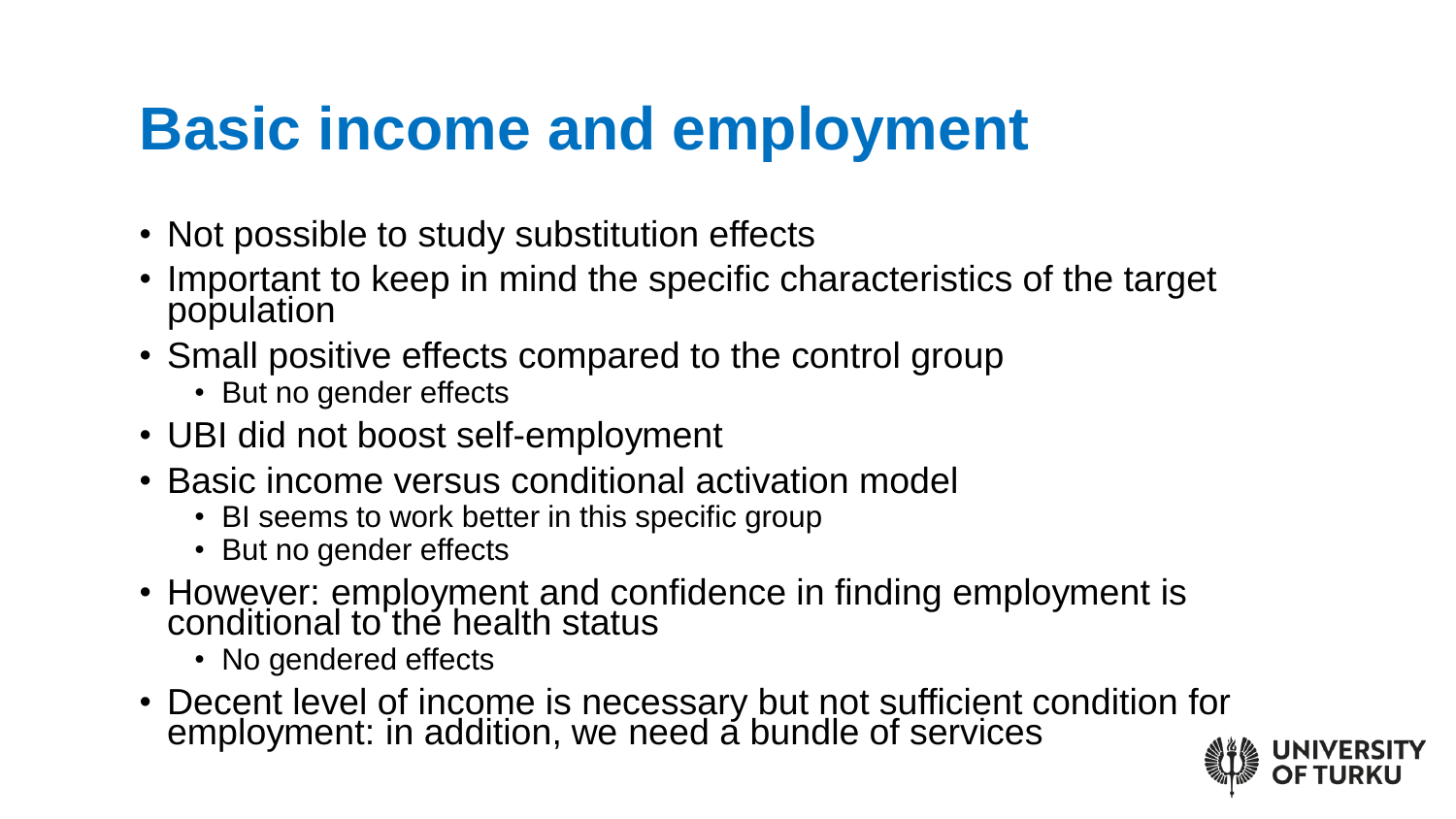## **Confidence and empowerment**

- There may be positive empowerment effects as found in some previous studies (theories)
- However, our analyses do not display any significant gender effects
- Effects are the same for men and women
- Lesson: effects (if there are any) are sensitive to time and place and to the experimental model
- Therefore, we should be careful not universalise debates on UBI or results from experiments with UBI.